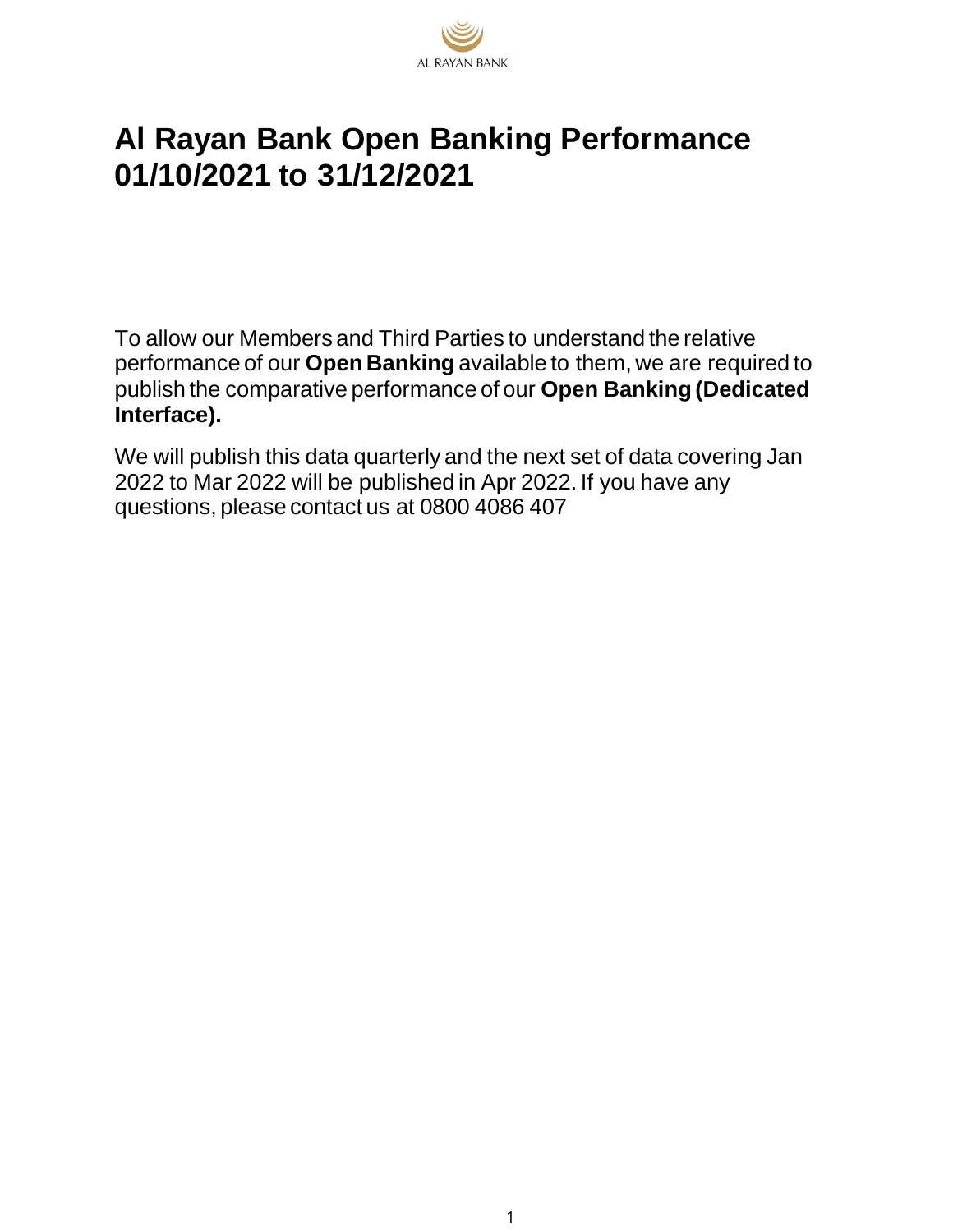

## **Daily Performance Data**

Response time in milliseconds - This information compares the amount of time it took for a company to make an Open Banking payment that would be authorised to the amount of time it took using our digital banking services.

| <b>Date</b> | <b>Uptime</b> | <b>Downtime</b> | <b>AISP</b> | <b>PISP</b> | <b>CBPII</b> | <b>Count Error</b> |
|-------------|---------------|-----------------|-------------|-------------|--------------|--------------------|
| 01/10/2021  | 100.00        | 0.00            | 119         | 119         |              | 0.00%              |
| 02/10/2021  | 100.00        | 0.00            | 105         | 105         |              | 0.00%              |
| 03/10/2021  | 100.00        | 0.00            | 100         | 100         |              | 0.01%              |
| 04/10/2021  | 98.18         | 1.82            | 106         | 106         |              | 0.40%              |
| 05/10/2021  | 99.38         | 0.62            | 112         | 112         |              | 0.12%              |
| 06/10/2021  | 99.70         | 0.30            | 109         | 109         |              | 0.07%              |
| 07/10/2021  | 99.39         | 0.61            | 107         | 107         |              | 0.14%              |
| 08/10/2021  | 99.70         | 0.30            | 122         | 122         |              | 0.07%              |
| 09/10/2021  | 100.00        | 0.00            | 117         | 117         |              | 0.00%              |
| 10/10/2021  | 100.00        | 0.00            | 120         | 120         |              | 0.00%              |
| 11/10/2021  | 99.39         | 0.61            | 114         | 114         |              | 0.13%              |
| 12/10/2021  | 99.39         | 0.61            | 107         | 107         |              | 0.14%              |
| 13/10/2021  | 99.39         | 0.61            | 109         | 109         |              | 0.14%              |
| 14/10/2021  | 100.00        | 0.00            | 112         | 112         |              | 0.00%              |
| 15/10/2021  | 99.39         | 0.61            | 124         | 124         |              | 0.14%              |
| 16/10/2021  | 100.00        | 0.00            | 115         | 115         |              | 0.00%              |
| 17/10/2021  | 100.00        | 0.00            | 113         | 113         |              | 0.00%              |
| 18/10/2021  | 99.09         | 0.91            | 121         | 121         |              | 0.20%              |
| 19/10/2021  | 99.70         | 0.30            | 117         | 117         |              | 0.05%              |
| 20/10/2021  | 99.09         | 0.91            | 115         | 115         |              | 0.19%              |
| 21/10/2021  | 100.00        | 0.00            | 117         | 117         |              | 0.00%              |
| 22/10/2021  | 99.39         | 0.61            | 119         | 119         |              | 0.14%              |
| 23/10/2021  | 100.00        | 0.00            | 115         | 115         |              | 0.00%              |
| 24/10/2021  | 100.00        | 0.00            | 112         | 112         |              | 0.00%              |
| 25/10/2021  | 99.39         | 0.61            | 121         | 121         |              | 0.14%              |
| 26/10/2021  | 99.39         | 0.61            | 121         | 121         |              | 0.14%              |
| 27/10/2021  | 99.18         | 0.82            | 122         | 122         |              | 0.20%              |
| 28/10/2021  | 100.00        | 0.00            | 121         | 121         |              | 0.00%              |
| 29/10/2021  | 99.09         | 0.91            | 121         | 121         |              | 0.20%              |
| 30/10/2021  | 100.00        | 0.00            | 115         | 115         |              | 0.00%              |
| 31/10/2021  | 100.00        | 0.00            | 114         | 114         |              | 0.00%              |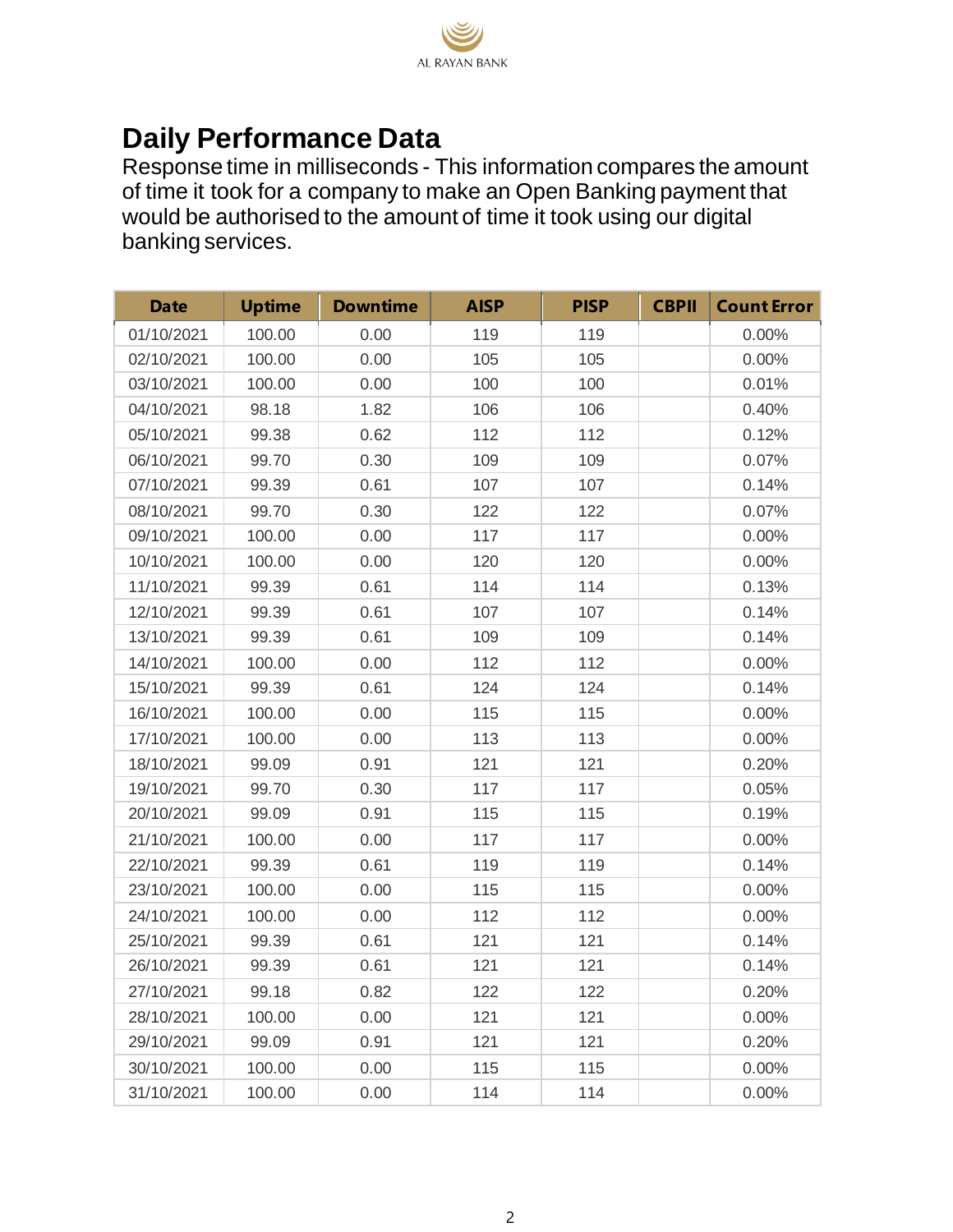| 01/11/2021 | 98.78  | 1.22   | 119              | 119              | 0.26%    |
|------------|--------|--------|------------------|------------------|----------|
| 02/11/2021 | 99.39  | 0.61   | 117              | 117              | 0.16%    |
| 03/11/2021 | 99.39  | 0.61   | 117              | 117              | 0.12%    |
| 04/11/2021 | 97.10  | 2.90   | 111              | 111              | 0.15%    |
| 05/11/2021 | 99.70  | 0.30   | 117              | 117              | 0.08%    |
| 06/11/2021 | 100.00 | 0.00   | 118              | 118              | 0.00%    |
| 07/11/2021 | 100.00 | 0.00   | 116              | 116              | 0.00%    |
| 08/11/2021 | 99.09  | 0.91   | 122              | 122              | 0.22%    |
| 09/11/2021 | 99.70  | 0.30   | 121              | 121              | 0.05%    |
| 10/11/2021 | 99.39  | 0.61   | 121              | 121              | 0.14%    |
| 11/11/2021 | 99.39  | 0.61   | 123              | 123              | 0.12%    |
| 12/11/2021 | 99.39  | 0.61   | 123              | 123              | 0.11%    |
| 13/11/2021 | 100.00 | 0.00   | 117              | 117              | 0.00%    |
| 14/11/2021 | 100.00 | 0.00   | 115              | 115              | 0.01%    |
| 15/11/2021 | 99.39  | 0.61   | 120              | 120              | 0.13%    |
| 16/11/2021 | 100.00 | 0.00   | 120              | 120              | 0.02%    |
| 17/11/2021 | 99.39  | 0.61   | 121              | 121              | 0.13%    |
| 18/11/2021 | 99.09  | 0.91   | 118              | 118              | 0.20%    |
| 19/11/2021 | 99.70  | 0.30   | 123              | 123              | 0.07%    |
| 20/11/2021 | 100.00 | 0.00   | 117              | 117              | 0.00%    |
| 21/11/2021 | 100.00 | 0.00   | 115              | 115              | 0.00%    |
| 22/11/2021 | 99.39  | 0.61   | 119              | 119              | 0.12%    |
| 23/11/2021 | 100.00 | 0.00   | 121              | 121              | 0.00%    |
| 24/11/2021 | 99.09  | 0.91   | 111              | 111              | 0.21%    |
| 25/11/2021 | 100.00 | 0.00   | 113              | 113              | 0.00%    |
| 26/11/2021 | 99.70  | 0.30   | 111              | 111              | 0.07%    |
| 27/11/2021 | 100.00 | 0.00   | 106              | 106              | 0.00%    |
| 28/11/2021 | 100.00 | 0.00   | 104              | 104              | $0.00\%$ |
| 29/11/2021 | 99.39  | 0.61   | 111              | 111              | 0.13%    |
| 30/11/2021 | 100.00 | 0.00   | 108              | 108              | 0.00%    |
| 01/12/2021 | 99.09  | 0.91   | 111              | 111              | 0.21%    |
| 02/12/2021 | 98.71  | 1.29   | 108              | 108              | 0.13%    |
| 03/12/2021 | 0.00   | 100.00 | $\boldsymbol{0}$ | $\overline{0}$   | 0.00%    |
| 04/12/2021 | 0.00   | 100.00 | $\boldsymbol{0}$ | $\boldsymbol{0}$ | 0.00%    |
| 05/12/2021 | 0.00   | 100.00 | $\boldsymbol{0}$ | $\boldsymbol{0}$ | 0.00%    |
| 06/12/2021 | 0.00   | 100.00 | $\boldsymbol{0}$ | $\boldsymbol{0}$ | 0.00%    |
| 07/12/2021 | 0.00   | 100.00 | $\boldsymbol{0}$ | $\boldsymbol{0}$ | 0.00%    |
| 08/12/2021 | 0.00   | 100.00 | $\overline{0}$   | $\boldsymbol{0}$ | 0.00%    |
| 09/12/2021 | 0.00   | 100.00 | $\boldsymbol{0}$ | $\boldsymbol{0}$ | 0.00%    |

AL RAYAN BANK